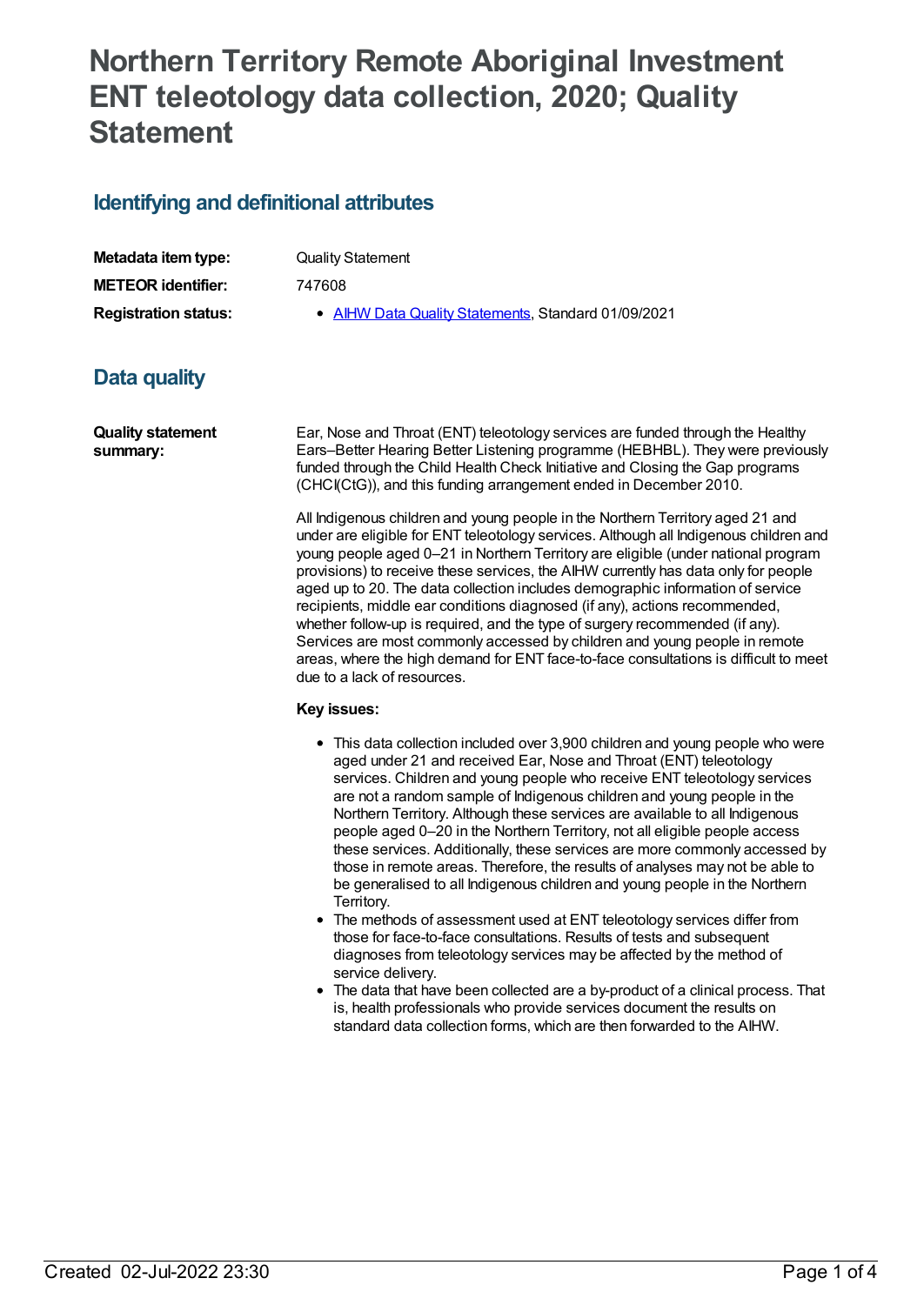| Institutional environment: | The Australian Institute of Health and Welfare (AIHW) is an independent corporate<br>Commonwealth entity under the <b>Australian Institute of Health and Welfare Act</b><br>1987 (AIHW Act), governed by a management Board and accountable to the<br>Australian Parliament through the Health portfolio.                                                                                                                                                                                                                                                                                                                                                                                                                                                                                                                                                                                                                                                                                                                                                                                                                                                                                                                                                                                                                                                                                                                                                                                                                                                                                                                                                                            |
|----------------------------|--------------------------------------------------------------------------------------------------------------------------------------------------------------------------------------------------------------------------------------------------------------------------------------------------------------------------------------------------------------------------------------------------------------------------------------------------------------------------------------------------------------------------------------------------------------------------------------------------------------------------------------------------------------------------------------------------------------------------------------------------------------------------------------------------------------------------------------------------------------------------------------------------------------------------------------------------------------------------------------------------------------------------------------------------------------------------------------------------------------------------------------------------------------------------------------------------------------------------------------------------------------------------------------------------------------------------------------------------------------------------------------------------------------------------------------------------------------------------------------------------------------------------------------------------------------------------------------------------------------------------------------------------------------------------------------|
|                            | The AIHW is a nationally recognised information management agency. Its purpose<br>is to create authoritative and accessible information and statistics that inform<br>decisions and improve the health and welfare of all Australians.                                                                                                                                                                                                                                                                                                                                                                                                                                                                                                                                                                                                                                                                                                                                                                                                                                                                                                                                                                                                                                                                                                                                                                                                                                                                                                                                                                                                                                               |
|                            | Compliance with confidentiality requirements in the AIHW Act, Privacy Principles in<br>the <b>Privacy Act 1988</b> (Cth), and AIHW's data governance arrangements ensures<br>that the AIHW is well positioned to release information for public benefit while<br>protecting the identity of individuals and organisations.                                                                                                                                                                                                                                                                                                                                                                                                                                                                                                                                                                                                                                                                                                                                                                                                                                                                                                                                                                                                                                                                                                                                                                                                                                                                                                                                                           |
|                            | For further information see the AIHW website (www.aihw.gov.au/about-us), which<br>includes details about the AIHW's governance (www.aihw.gov.au/about-us/our-<br>governance) and vision and strategic goals (www.aihw.gov.au/about-us/our-vision-<br>and-strategic-goals)                                                                                                                                                                                                                                                                                                                                                                                                                                                                                                                                                                                                                                                                                                                                                                                                                                                                                                                                                                                                                                                                                                                                                                                                                                                                                                                                                                                                            |
|                            | The AIHW is responsible for undertaking the data management, analysis and<br>reporting of information collected from the Northern Territory outreach ear and<br>hearing health services funded by the Australian Government Department of Health.                                                                                                                                                                                                                                                                                                                                                                                                                                                                                                                                                                                                                                                                                                                                                                                                                                                                                                                                                                                                                                                                                                                                                                                                                                                                                                                                                                                                                                    |
|                            | Data collection forms are completed by clinical service providers. The electronic<br>data were extracted and then sent to the AIHW via the Northern Territory<br>Department of Health (NT DoH). For further information see the NT DoH<br>website www.health.nt.gov.au.                                                                                                                                                                                                                                                                                                                                                                                                                                                                                                                                                                                                                                                                                                                                                                                                                                                                                                                                                                                                                                                                                                                                                                                                                                                                                                                                                                                                              |
| <b>Timeliness:</b>         | The NT DoH provides data files containing information on ENT teleotology services<br>on a regular basis, and the AIHW publishes annual reports on these services. The<br>ENT teleotology data collection contains data on children and young people who<br>received ENT teleotology services between July 2012 and December 2020.                                                                                                                                                                                                                                                                                                                                                                                                                                                                                                                                                                                                                                                                                                                                                                                                                                                                                                                                                                                                                                                                                                                                                                                                                                                                                                                                                    |
|                            | The first AIHW report containing ENT service data was published in 2011, with a<br>reference period of July 2009 to May 2011. It covered ENT services funded by the<br>CHCI(CtG) as well as by the Project Agreement on Improving Ear Health Services<br>for Indigenous Australian Children. A report was also published in 2012, with a<br>reference period of July 2009 to December 2010, which covered ENT services<br>funded by the CHCI(CtG) only. The first annual report, which includes ENT data<br>from services funded by the HEBHBL from July 2012 to June 2014, was published<br>in February 2015. The second annual report containing ENT data from services<br>funded by the HEBHBL was published in November 2015; it covers data from July<br>2012 to June 2015. The third report was published in March 2017, covering data<br>from July 2012 to June 2016. The fourth report was published in November 2017,<br>covering data from July 2012 to December 2016. The fifth report was published in<br>December 2018, with a reference period of July 2012 to December 2017. The sixth<br>annual report was published in October 2019, with a reference period of July 2012<br>to December 2018. The seventh annual report was published in August 2020, with<br>a reference period of July 2012 to December 2019. The latest report was<br>published in September 2021, with a reference period of July 2012 to December<br>2020. Each annual report builds on the previous years' data to produce time trends,<br>and track children and young people as they move through the program. It is<br>expected that future reports will be published on an annual basis. |
| <b>Accessibility:</b>      | Hearing health reports containing ENT teleotology data are published on the AIHW<br>website and can be downloaded free of charge at www.aihw.gov.au.<br>Supplementary data tables presenting more detailed data accompany each report<br>and these, too, are available on the AIHW website where they can be downloaded<br>without charge.                                                                                                                                                                                                                                                                                                                                                                                                                                                                                                                                                                                                                                                                                                                                                                                                                                                                                                                                                                                                                                                                                                                                                                                                                                                                                                                                           |
|                            | Permission to obtain unpublished data must be sought from the NT DoH and the<br>Department of Health via the AIHW. As well, approvals from relevant ethics<br>committees of the Northern Territory could be required.                                                                                                                                                                                                                                                                                                                                                                                                                                                                                                                                                                                                                                                                                                                                                                                                                                                                                                                                                                                                                                                                                                                                                                                                                                                                                                                                                                                                                                                                |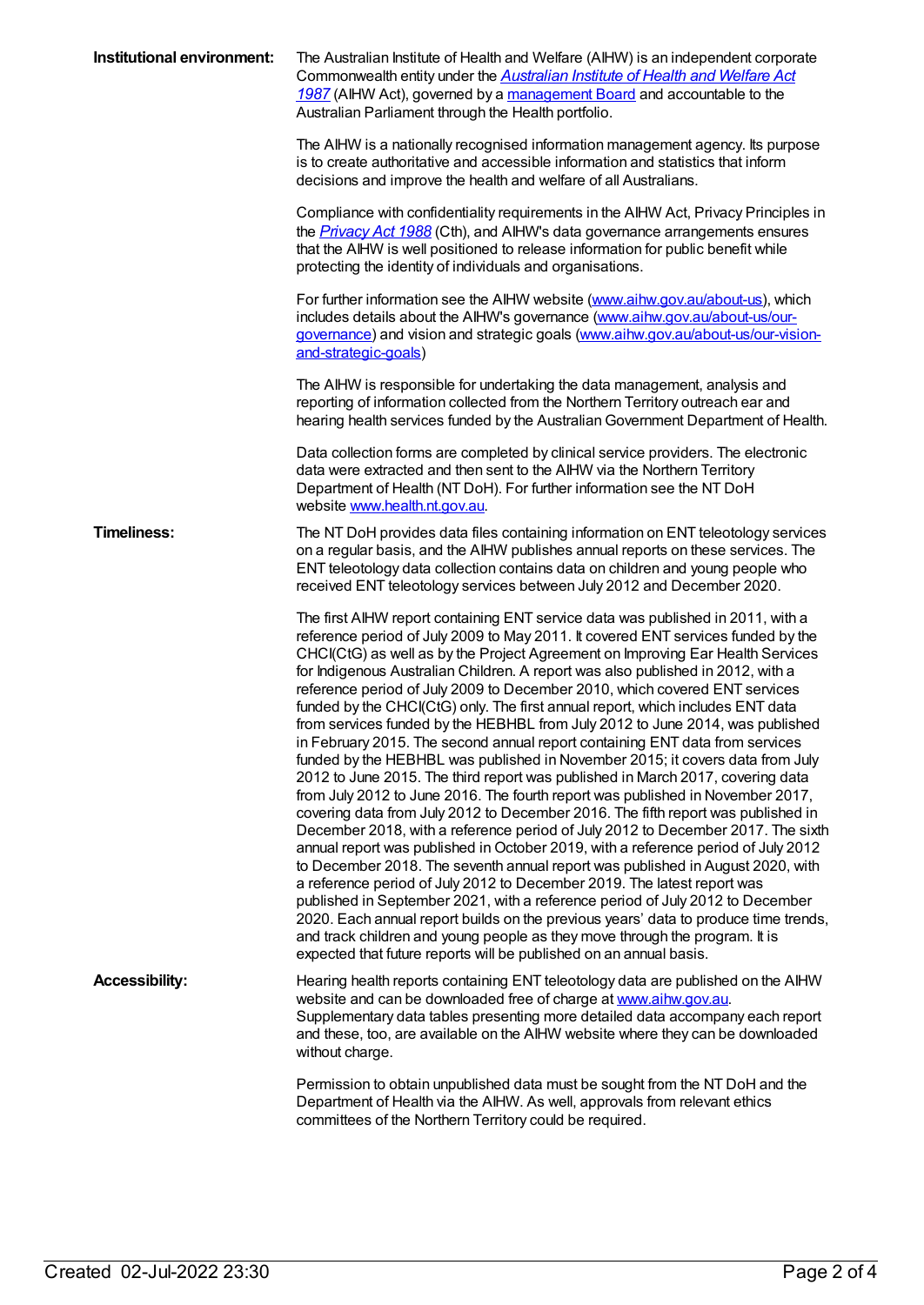| Interpretability: | The reports contain relevant definitions and information about caveats or aspects<br>that readers should be aware of when interpreting the data. Footnotes are included<br>where relevant to provide further details or caveats. Reference material containing<br>information about the programs and data collection accompany each report.<br>Readers are advised to consider all supporting and contextual information to<br>ensure appropriate interpretation of analyses presented by the AIHW.<br>A copy of the National Partnership Agreement on the SFNT/NTRAI is available on                                                                                                                                                                                                            |
|-------------------|--------------------------------------------------------------------------------------------------------------------------------------------------------------------------------------------------------------------------------------------------------------------------------------------------------------------------------------------------------------------------------------------------------------------------------------------------------------------------------------------------------------------------------------------------------------------------------------------------------------------------------------------------------------------------------------------------------------------------------------------------------------------------------------------------|
|                   | the website of the Standing Council on Federal Financial Relations<br>http://www.federalfinancialrelations.gov.au.                                                                                                                                                                                                                                                                                                                                                                                                                                                                                                                                                                                                                                                                               |
| <b>Relevance:</b> | The ENT teleotology collection captures data on children and young people who<br>receive ENT teleotology services funded through the HEBHBL. The data include<br>information on the amount of services provided, demographic information of<br>service recipients and the ear health status of service recipients; the data also<br>allowed children's ear health status to be compared over the time period. These<br>services are more commonly accessed by children and young people in remote<br>areas and the services targeted at children and young people most in need. In<br>2013, the NT DoH implemented the use of priority listing categories, so children<br>and young people with poorer ear and hearing health are more likely to receive<br>ENT teleotology services.            |
|                   | This data collection included over 3,900 children and young people who were aged<br>under 21 and received ENT teleotology services. They are not a random sample of<br>Indigenous children and young people in the Northern Territory. Although these<br>services are available to all Indigenous people aged 0-20 in the Northern Territory,<br>not all eligible people access them. As well, these services are more commonly<br>accessed by those in remote areas. Therefore, results of analyses cannot be<br>generalised to all Indigenous children and young people in the Northern Territory.                                                                                                                                                                                             |
| <b>Accuracy:</b>  | The methods of assessment used in ENT teleotology services differ from those<br>used for face-to-face consultations. Therefore, the results of tests and subsequent<br>diagnoses from teleotology services may be affected by the method of service<br>delivery.                                                                                                                                                                                                                                                                                                                                                                                                                                                                                                                                 |
|                   | Parents or guardians of service recipients must provide their consent to share<br>information with the AIHW. If consent is given, all de-identified data about the<br>service recipient and the services they received is sent to the AIHW. When a child's<br>parent or guardian does not provide consent to share information, only a limited<br>amount of aggregate information is provided to AIHW. This includes the number of<br>services provided and the number of children and young people receiving a service<br>by 5-year age group, sex and community where the service was provided. The<br>proportion of non-consented data varies over time; however, has decreased from<br>1.6% in 2013 to 0% since 2016 for children and young people who received ENT<br>teleotology services. |
|                   | In order to protect privacy, personal information is not provided to the AIHW (for<br>example, the child's name). Children can be counted only by using an HRN. A very<br>small percentage of children could not be counted accurately due to missing or<br>incorrect HRNs.                                                                                                                                                                                                                                                                                                                                                                                                                                                                                                                      |
|                   | Due to the nature of the collection process, there is a lag between the date when<br>the service was provided and the date of data receipt by the AIHW. This means that<br>at any point in time, there could be services provided that have not yet been<br>captured in the ENT teleotology data collection. As reports are produced 6-12<br>months after the end of the reporting period for that year, the number of services not<br>captured is minimal. Any services not captured in the reporting period are included<br>in the following year's data supply for future reports.                                                                                                                                                                                                            |